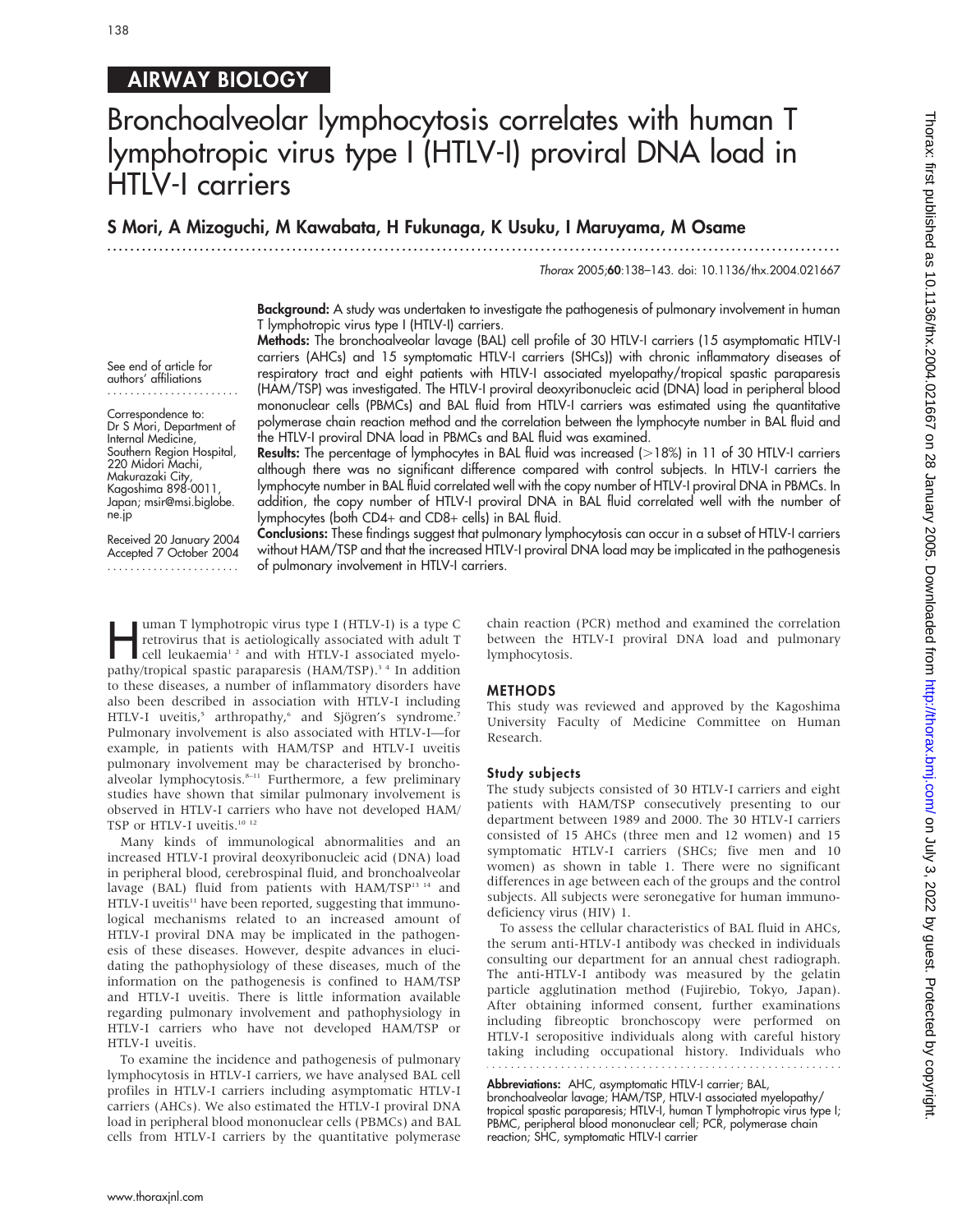|                                                |             | Peripheral blood                              |                                 |                                              | Bronchoalveolar lavage fluid |           |                |           |           |           |           |
|------------------------------------------------|-------------|-----------------------------------------------|---------------------------------|----------------------------------------------|------------------------------|-----------|----------------|-----------|-----------|-----------|-----------|
| Patient no. and clinical<br>diagnosis/symptoms | Age/<br>sex | <b>WBC</b><br>$\frac{1}{2}$ mm <sup>3</sup> ) | HTLV-I<br>Ab $\pm$ ( $\times$ ) | Cell count<br>$\left(x10^5\text{/ml}\right)$ | AM (%)                       | Ly $(\%)$ | <b>Neu (%)</b> | Eo $(\%)$ | CD4 (%)   | CD8 (%)   | CD4/CD8   |
| 1 AHC                                          | 64/F        | 4300                                          | 2048                            | 1.4                                          | 94.3                         | 5.0       | 0.8            | 0.0       | ND        | <b>ND</b> | ND        |
| 2 AHC+                                         | 77/M        | 7500                                          | 2048                            | 1.0                                          | 96.4                         | 3.2       | 0.4            | 0.0       | 52.0      | 32.9      | 1.6       |
| 3 AHC                                          | 72/F        | 5800                                          | 256                             | 2.0                                          | 90.2                         | 8.3       | 1.3            | 0.2       | 47.1      | 27.3      | 1.7       |
| 4 AHC                                          | 48/F        | 2600                                          | 512                             | 0.4                                          | 86.9                         | 12.3      | 0.6            | 0.1       | 48.9      | 29.2      | 1.7       |
| 5 AHC                                          | 57/F        | 6500                                          | 1024                            | 0.7                                          | 74.9                         | 24.6      | 0.5            | 0.0       | 53.5      | 25.0      | 2.1       |
| 6 AHC                                          | 78/F        | 6300                                          | 8192                            | 1.9                                          | 88.2                         | 10.5      | 0.8            | 0.0       | 53.0      | 28.3      | 1.9       |
| 7 AHC                                          | 58/F        | 3600                                          | 8192                            | 0.9                                          | 84.4                         | 14.3      | 1.2            | 0.0       | ND        | <b>ND</b> | <b>ND</b> |
| 8 AHC+                                         | 64/M        | 4300                                          | 512                             | 0.7                                          | 96.2                         | 3.3       | 0.5            | 0.0       | ND        | <b>ND</b> | <b>ND</b> |
| 9 AHC                                          | 71/M        | 5400                                          | 4096                            | 2.8                                          | 70.5                         | 28.6      | 0.9            | 0.1       | 75.6      | 23.2      | 3.3       |
| 10 AHC                                         | 56/F        | 7000                                          | 128                             | 1.0                                          | 80.5                         | 18.7      | 0.6            | 0.1       | 44.5      | 39.5      | 1.1       |
| 11 AHC                                         | 64/F        | 4000                                          | 128                             | 1.3                                          | 89.2                         | 9.7       | 0.8            | 0.3       | 58.8      | 22.8      | 2.6       |
| 12 AHC                                         | 55/F        | 3700                                          | 2048                            | 0.6                                          | 95.3                         | 4.0       | 0.3            | 0.5       | ND        | ND        | <b>ND</b> |
| 13 AHC                                         | 77/F        | 4300                                          | 16384                           | 1.5                                          | 76.1                         | 23.4      | 0.4            | 0.1       | 75.3      | 13.4      | 5.6       |
| 14 AHC                                         | 71/F        | 5300                                          | 4096                            | 0.6                                          | 84.3                         | 13.5      | 1.6            | 0.5       | 64.6      | 26.9      | 2.4       |
| 15 AHC                                         | 67/F        | 4700                                          | 1024                            | 0.8                                          | 91.5                         | 5.5       | 1.2            | 0.0       | 42.8      | 17.1      | 2.5       |
|                                                | 76/F        |                                               | 256                             | 1.0                                          | 93.6                         | 5.7       | 0.7            | 0.0       | 37.1      | 34.8      | 1.1       |
| 16 Chronic cough                               | 67/F        | 5100                                          |                                 |                                              |                              |           |                |           | 71.7      | 25.9      | 2.8       |
| 17 Chronic cough                               |             | 3900                                          | 1024                            | 0.9                                          | 68.5                         | 30.1      | 1.4            | 0.0       |           |           |           |
| 18 Chronic cough*                              | 82/F        | 7000                                          | 128                             | 1.7                                          | 95.2                         | 4.7       | 0.2            | 0.0       | <b>ND</b> | ND        | <b>ND</b> |
| 19 Middle lobe syndrome                        | 59/F        | 5200                                          | 4096                            | 0.7                                          | 61.0                         | 34.6      | 3.4            | 0.0       | 55.8      | 21.1      | 2.6       |
| 20 SBS                                         | 71/F        | 3400                                          | 4096                            | 0.5                                          | 92.0                         | 7.1       | 0.8            | 0.2       | 48.4      | 31.7      | 1.5       |
| 21 Bronchiectasis                              | 63/F        | 2800                                          | 2048                            | 0.6                                          | 94.9                         | 4.9       | 0.1            | 0.0       | 40.4      | 42.1      | 1.0       |
| 22 Inactive Tbc                                | 57/M        | 3900                                          | 1024                            | 1.3                                          | 72.7                         | 27.3      | 0.0            | 0.0       | 57.1      | 40.5      | 1.4       |
| 23 Inactive Tbct                               | 73/M        | 7000                                          | 2048                            | 3.0                                          | 94.9                         | 4.7       | 0.4            | 0.0       | 60.0      | 30.8      | 2.0       |
| 24 Chronic bronchitis                          | 47/M        | 4700                                          | 256                             | 0.6                                          | 91.6                         | 8.1       | 0.2            | 0.0       | ND        | ND        | <b>ND</b> |
| 25 Chronic bronchitis*                         | 57/M        | 5200                                          | 256                             | 1.8                                          | 87.0                         | 11.4      | 1.4            | 0.2       | <b>ND</b> | <b>ND</b> | <b>ND</b> |
| 26 Bronchiectasis                              | 72/F        | 5000                                          | 512                             | 1.9                                          | 97.4                         | 2.6       | 0.0            | 0.0       | ND        | <b>ND</b> | <b>ND</b> |
| 27 Bronchiectasis                              | 68/F        | 6000                                          | 128                             | 1.5                                          | 55.1                         | 29.6      | 13.1           | 1.2       | 57.5      | 22.9      | 2.5       |
| 28 SBS                                         | 46/M        | 6900                                          | 2048                            | 5.8                                          | 42.5                         | 20.3      | 25.0           | 0.6       | 41.1      | 49.7      | 0.8       |
| 29 Middle lobe syndrome                        | 66/F        | 6300                                          | 512                             | 2.5                                          | 44.4                         | 55.3      | 0.1            | 0.2       | 61.9      | 29.6      | 2.1       |
| 30 SBS                                         | 18/F        | 7900                                          | 4096                            | 2.7                                          | 47.6                         | 45.5      | 7.1            | 0.3       | 41.6      | 55.2      | 0.8       |
| 31 HAM/TSP                                     | 33/F        | 4100                                          | 2048                            | 2.0                                          | 42.7                         | 56.8      | 0.2            | 0.2       | 43.1      | 51.5      | 0.8       |
| 32 HAM/TSP                                     | 50/F        | 4900                                          | 2048                            | 2.3                                          | 65.6                         | 21.0      | 13.4           | 0.0       | 46.4      | 49.2      | 0.9       |
| 33 HAM/TSP                                     | 54/F        | 2800                                          | 512                             | 1.4                                          | 63.0                         | 36.0      | 1.0            | 0.0       | 69.1      | 28.5      | 2.4       |
| 34 HAM/TSP                                     | 60/M        | 5100                                          | 512                             | 2.4                                          | 73.4                         | 24.5      | 2.1            | 0.0       | 47.1      | 48.2      | 1.0       |
| 35 HAM/TSP                                     | 65/F        | 5200                                          | 2048                            | 1.7                                          | 40.8                         | 58.9      | 0.3            | 0.0       | 33.1      | 61.0      | 0.5       |
| 36 HAM/TSP                                     | 59/F        | 4900                                          | 32768                           | 4.0                                          | 27.0                         | 71.9      | 1.1            | 0.0       | 76.2      | 20.4      | 3.7       |
| 37 HAM/TSP                                     | 34/M        | 5600                                          | 8192                            | 1.6                                          | 73.2                         | 25.7      | 1.2            | 0.0       | 50.2      | 42.1      | 1.2       |
| 38 HAM/TSP                                     | 50/M        | 6100                                          | 8192                            | 3.9                                          | 31.2                         | 68.3      | 0.0            | 0.5       | 52.0      | 46.9      | 1.1       |

WBC, white blood cell; M, male; F, female; HTLV-I, human T lymphotropic virus type I; AHC, asymptomatic HTLV-I carrier; HAM/TSP, HTLV-I-associated myelopathy/tropical spastic paraparesis; SBS, sinobronchial syndrome; Tbc, tuberculosis; AM, alveolar macrophage; Ly, lymphocyte; Neu, neutrophil; Eo, eosinophil; ND, not determined. \*Current smoker.

Recent/ex-smoker.

`HTLV-I antibody (Ab) was measured by the gelatin particle agglutination method.

worked in environments known to cause allergic lung diseases were excluded. After the diagnostic procedure, 15 AHCs were recruited to the study (table 1); the chest radiographic findings were normal in 13 individuals and two had minimal inactive tuberous lesions.

The 15 SHCs (subjects 16–30) were recruited from the outpatient clinic of our department for chronic inflammatory diseases of the respiratory tract (three sinobronchial syndrome, three bronchiectasis, two middle lobe syndrome, and two chronic bronchitis); two had an inactive tuberculous lesion and three (subjects 16–18) complained of a slight cough for 1–3 months during the study. Eight patients with HAM/TSP (three men and five women) had been diagnosed according to the criteria proposed by Osame et al.<sup>15</sup> Three HTLV-I carriers (subjects 9, 18 and 25) were current smokers, three HTLV-I carriers (subjects 2, 8 and 23) were ex-smokers with intervals ranging from 3 months to 5 years since smoking cessation, and the others had never smoked.

White blood cell counts in peripheral blood were within the normal range in all subjects. The serum anti-HTLV-I antibody titre ranged from  $128$  to  $16384 \times$  in HTLV-I carriers and from 512 to 32768 $\times$  in patients with HAM/TSP. The median (range) % vital capacity of AHCs, SHCs, and patients with HAM/TSP was 104.9% (77.2–131.8), 85.8% (75.9–131.3), and 96.7% (76.7–108.0), respectively, and the % forced expiratory volume in 1 second in the three groups was 82.2% (79.3–91.7), 70.7% (51.6–86.2), and 79.7% (70.0–88.3%), respectively. There were no significant differences in pulmonary function between the three groups.

Nine healthy individuals (three men and six women) of median age 53 years, all non-smokers, who were seronegative for HTLV-I acted as controls. They included four healthy volunteers and five healthy individuals undergoing an annual chest radiographic examination. These latter five healthy individuals were finally diagnosed as having a small solitary lung nodule without signs of pulmonary disease  $(n = 3)$  or minimal inactive tuberculous lesions  $(n = 2)$ . BAL was performed to diagnose the small lung nodule and the cellular characteristics of the BAL fluid from these subjects served as

| <b>Function</b> | Nucleotide sequence (5' to 3')                                    | Position* |
|-----------------|-------------------------------------------------------------------|-----------|
| Primer          | GGC TCC GTT GTC TGC ATG TA                                        | 7765-7784 |
| Primer<br>Probe | AAT CAT AGG CGT GCC ATC GG<br>CCT AAT AAT TCT ACC CGA AGA CTG TTT | 8091-8072 |
|                 | GCC                                                               | 7932-7961 |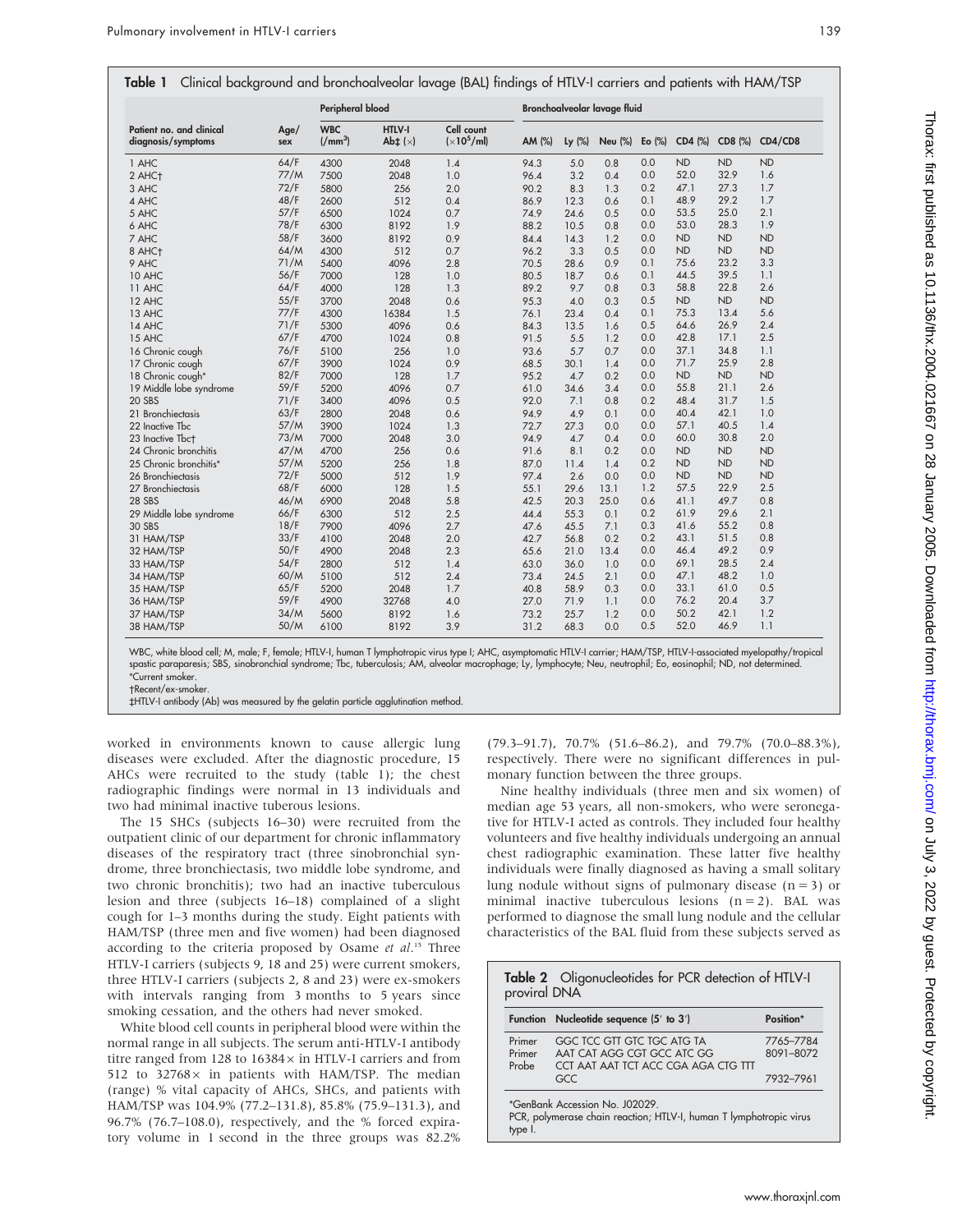control values for this study. The chest radiographic findings of the five healthy volunteers were normal.

#### Bronchoalveolar lavage

Informed consent was obtained from all individuals before they underwent BAL which was performed before interventions including corticosteroid administration. Under local anaesthesia with 2% lidocaine, a fibreoptic bronchoscope was placed in the subsegment of the right middle lobe or lingua and 160 ml sterile saline was infused in four aliquots through the bronchoscope and aspirated by gentle hand suction. The lavage fluid obtained was passed through two sheets of sterile gauze and a 10 ml aliquot was centrifuged at 400g for 10 minutes, stained with Wright-Giemsa stain, and the cell differentials were determined (at least 500 cells were counted). The lavage fluid was then washed twice and the total number of cells counted.

An aliquot of BAL cells was used for identification of T lymphocyte subsets. The cells were washed twice with phosphate buffered saline and incubated with an optimal concentration of fluorescence conjugated monoclonal antibodies (OKT4 (CD4), OKT8 (CD8); Ortho Diagnostics, Raritan, NJ, USA). The cells were then analysed for surface fluorescence using flow cytometry (FCMID, Nihon Bunko, Tokyo, Japan).

#### Isolation of peripheral blood mononuclear cells (PBMCs)

The PBMCs were isolated from 30 ml heparinised peripheral blood by Ficoll-Hypaque density gradient centrifugation (Pharmatica, Uppsala, Sweden). Blood samples were obtained before performing BAL in all subjects. These samples were stored in liquid nitrogen until use.

#### Quantitative PCR of PBMCs and BAL cells

Quantitative PCR assay was performed as previously described.16 The amount of HTLV-I proviral DNA was calculated using the following formula: copy number of HTLV-I (pX) per  $10^4$  PBMCs and per  $10^4$  BAL cells =  $\left[$  (copy) number of pX)/(copy number of  $\beta$ -actin/2)]  $\times 10^4$ 

#### Detection of HTLV-I proviral DNA from BAL cells by **PCR**

To examine the presence of HTLV-I proviral DNA in BAL cells, isolated BAL cells from 10 initial AHCs (nos 1–9 and 11) were analysed. As negative and positive controls, BAL cells and HTLV-I infected TCL-Kan cells<sup>17</sup> from HTLV-I seronegative controls were also assayed. 1 µg of DNA extracted from BAL cells was used for the PCR. The amplification reaction of PCR





 $\circ$ 500

DNA per 10<sup>4</sup> PBMC

 $\widetilde{\geq}$ 

PBMC

Figure 1 (A) Copy number of HTLV-I proviral DNA per 10<sup>4</sup> PBMCs in HTLV-I carriers and patients with HAM/TSP. The whisker box plots represent the 25–75th percentile of results inside the box, the median is shown by the horizontal bar across the box, and whiskers on the box represent the 10–90th percentiles. (B) Correlation between the number of lymphocytes in bronchoalveolar lavage (BAL) fluid and the copy number of HTLV-I proviral DNA per 10<sup>4</sup> PBMCs in HTLV-I carriers. HTLV-I, human T lymphotropic virus type I; PBMCs, peripheral blood mononuclear cells; HAM/TSP = HTLV-I associated myelopathy/tropical spastic paraparesis.

was performed for 35 cycles and consisted of denaturation at 94℃ for 1 minute, annealing at 65℃ for 2 minutes, and primer extension at  $72^{\circ}$ C for 3 minutes. 10 µl of the amplified products was blotted onto a nylon membrane and hybridised with a biotin labelled probe for HTLV-I pX. After incubation with streptavidin-alkaline phosphate conjugate, disodium 3-  $(4-methoxyspirol [1,2-dioxetane-3-2'-tricyclo-[3.3.1.1.3.7])$ decan]-4-yl)phenyl phosphate (AMPPD)<sup>18</sup> (Southern Light Kit, Troix) was added to the blot to a final concentration of 0.25 mM and the immersed blot was then slowly agitated for 5 minutes. Finally, the chemiluminescent signal was detected by exposing the radiographic film.

| <b>Subjects</b>        | Cell count<br>$\left(\times 10^5/\mathrm{ml}\right)$ | AM (%)          | Ly $(\%)$       | <b>Neu</b> (%) | Eo $(\%)$     | $CD4+$ cells $(\%)$ | $CDB +$ cells $(\%)$ | CD4/CD8       |
|------------------------|------------------------------------------------------|-----------------|-----------------|----------------|---------------|---------------------|----------------------|---------------|
| <b>HTLV-I</b> carriers | $1.2**$                                              | 87.6            | 11.0            | 0.8            | 0.0           | 53.3                | 28.8                 | 1.9           |
| $N = 30 (22)$          | $(0.4 - 5.8)$                                        | $(42.5 - 97.4)$ | $(2.6 - 55.3)$  | $(0.0 - 25.0)$ | $(0.0 - 1.2)$ | $(37.1 - 75.6)$     | $(13.4 - 55.2)$      | $(0.8 - 5.6)$ |
| AHCs                   | $1.0*$                                               | 88.2            | 10.5            | 0.8            | 0.1           | 53.0                | 26.9                 | $2.1*$        |
| $N = 15(11)$           | $(0.4 - 2.8)$                                        | $(70.5 - 96.4)$ | $(3.2 - 28.6)$  | $(0.3 - 1.6)$  | $(0.0 - 0.5)$ | $(42.8 - 75.6)$     | $(13.4 - 39.5)$      | $(1.1 - 5.6)$ |
| <b>SHCs</b>            | $1.5***$                                             | 87.0            | 11.4            | 0.7            | 0.0           | 55.8                | 31.7                 | 1.5           |
| $N = 15(11)$           | $(0.5 - 5.8)$                                        | $(42.5 - 97.4)$ | $(2.6 - 55.3)$  | $(0.0 - 25.0)$ | $(0.0 - 1.2)$ | $(37.1 - 71.7)$     | $(21.1 - 55.2)$      | $(0.8 - 2.8)$ |
| HAM/TSP                | $2.2**$                                              | $52.9**$        | $46.4**$        | 1.1            | 0.0           | 48.7                | $47.6*$              | 1.0           |
| $N = 8$                | $(1.4 - 4.0)$                                        | $(27.0 - 73.4)$ | $(21.0 - 71.9)$ | $(0.0 - 13.4)$ | $(0.0 - 0.5)$ | $(33.1 - 76.2)$     | $(20.4 - 61.0)$      | $(0.5 - 3.7)$ |
| Controls               | 0.6                                                  | 91.2            | 8.4             | 0.6            | 0.1           | 48.7                | 31.4                 | 1.5           |
| $N=9$                  | $(0.3 - 1.0)$                                        | $(87.9 - 95.8)$ | $(3.8 - 10.5)$  | $(0.2 - 1.3)$  | $(0.0 - 0.4)$ | $(33.4 - 59.5)$     | $(22.7 - 45.1)$      | $(0.9 - 2.1)$ |

Data are shown as median (range).

N, number of subjects; AM, alveolar macrophage; Ly, lymphocyte; Neu, neutrophil; Eo, eosinophil; HTLV-I, human T lymphotropic virus type I; AHCs, asymptomatic HTLV-I carriers; SHCs, symptomatic HTLV-I carriers with chronic inflammatory diseases of respiratory tract; HAM/TSP, HTLV-I-associated myelopathy/tropical spastic paraparesis.

 $*p$ <0.05,  $*p$ <0.01 compared with control subjects.

The cell differential in BAL fluid was determined in 30 HTLV-I carriers (15 AHCs and 15 SHCs) and T lymphocyte subsets were determined in 22 HTLV-I carriers (11 AHCs and 11 SHCs).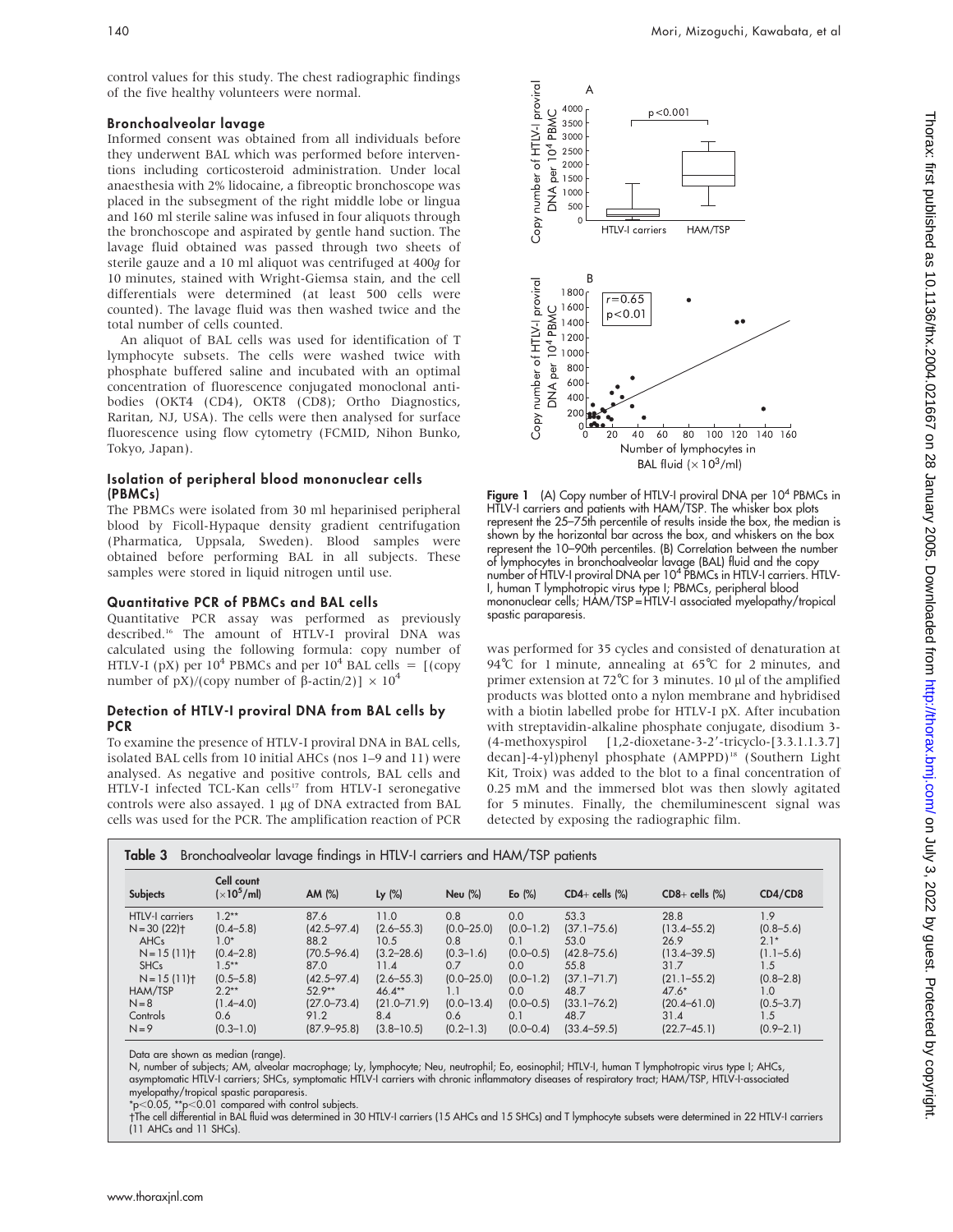Table 4 Quantification of HTLV-I proviral DNA in PBMCs and BAL fluid from HTLV-I carriers and HAM/TSP patients

|                        | <b>PBMCs</b> |         |             | <b>BAL</b> fluid |         |             |  |  |
|------------------------|--------------|---------|-------------|------------------|---------|-------------|--|--|
| <b>Subjects</b>        | N            | Median  | Range       | N                | Median  | Range       |  |  |
| <b>HTLV-I carriers</b> | 26           | 199     | ND-1704     | 14               | 126     | $22 - 1268$ |  |  |
| <b>AHCs</b>            | 11           | 138     | ND-1704     | 3                | 75      | $70 - 132$  |  |  |
| <b>SHCs</b>            | 15           | 232     | $30 - 1390$ | 11               | 141     | $22 - 1268$ |  |  |
| HAM/TSP                | 8            | $1611*$ | 261-2857    | 8                | $601**$ | 294-3495    |  |  |

 $^*$ p $<$ 0.01 compared with HTLV-I carriers, AHCs and SHCs;  $^*$ p $<$ 0.01 compared with HTLV-I carriers and SHCs.

The location and sequences of the primers and probe are summarised in table 2.

#### Statistical analysis

All values are shown as median (range). Statistical analysis was performed using the Mann-Whitney U test and Spearman rank correlation. p values of  $<$  0.05 were considered significant.

#### RESULTS

#### Cellular characteristics and T lymphocyte subset of BAL fluid

The recovery ratios of BAL fluid in HTLV-I carriers, AHCs, SHCs, and patients with HAM/TSP did not differ significantly from those of control subjects (data not shown). As shown in table 3, the BAL fluid cell count was increased in HTLV-I carriers, AHCs, SHCs, and patients with HAM/TSP compared with control subjects. The differential cell count showed an increased percentage of lymphocytes and a decreased percentage of macrophages in BAL fluid from patients with HAM/TSP compared with control subjects. The percentage of lymphocytes in BAL fluid was increased  $(>18%)$  in four AHCs and seven SHCs but there was no significant difference from that in control subjects.

Analysis of T lymphocyte subsets in BAL fluid showed an increased percentage of CD8+ cells in patients with HAM/TSP and an increased ratio of CD4/CD8 in AHCs.

#### HTLV-I proviral DNA in PBMCs and correlation with lymphocytes in BAL fluid

The copy number of HTLV-I proviral DNA in PBMCs was determined in 26 HTLV-I carriers (11 AHCs and 15 SHCs) and eight patients with HAM/TSP. As shown in table 4 and fig 1A, the copy number of HTLV-I proviral DNA per  $10^4$  PBMCs was significantly increased in patients with HAM/TSP compared with those of HTLV-I carriers ( $p<0.001$ ), AHCs ( $p<0.01$ ), and SHCs ( $p$ <0.01). There was no significant difference in the copy number of HTLV-I proviral DNA of PBMCs between AHCs and SHCs.

The relationship between the HTLV-I proviral load in PBMCs and the lymphocyte number in BAL fluid was examined in 26 HTLV-I carriers. As shown in fig 1B, the number of lymphocytes in BAL fluid correlated well with the copy number of HTLV-I proviral DNA in PBMCs of HTLV-I carriers ( $r = 0.65$ ,  $p < 0.05$ ).

#### HTLV-I proviral DNA in BAL fluid and correlation with lymphocytes and T lymphocyte subsets in BAL fluid

HTLV-I proviral DNA was detected by PCR in BAL cells from all 10 AHCs examined and was not detected in BAL cells from HTLV-I seronegative controls.

The copy number of HTLV-I proviral DNA in BAL fluid was determined in 14 HTLV-I carriers (three AHCs and 11 SHCs) and in eight patients with HAM/TSP. As shown in table 4, the copy number of HTLV-I proviral DNA per  $10^4$  BAL cells was significantly increased in patients with HAM/TSP compared with those of HTLV-I carriers  $(p<0.001)$  and SHCs  $(p<0.01)$ .

The correlation between HTLV-I proviral DNA load, lymphocyte number, and T cell subsets in BAL fluid was examined in 14 HTLV-I carriers and 10 HTLV-I carriers. The copy number of HTLV-I proviral DNA in BAL fluid correlated well with the number of lymphocytes in BAL fluid from HTLV-I carriers  $(r = 0.58, p < 0.05, fig 2A)$ , CD4+ cells  $(r = 0.77, p < 0.05,$  fig 2B), and CD8+ cells  $(r = 0.83, p < 0.05,$ fig 2C).



Figure 2 Correlation between (A) the number of lymphocytes in bronchoalveolar lavage (BAL) fluid and the copy number of HTLV-I proviral DNA per 104 BAL cells from HTLV-I carriers; (B) the number of CD4+ cells in BAL fluid and the copy number of HTLV-I proviral DNA per 104 BAL cells from HTLV-I carriers; and (C) the number of CD8+ cells in BAL fluid and the copy number of HTLV-I proviral DNA per 10<sup>4</sup> BAL cells from HTLV-I carriers. Statistical analyses were performed using Spearman rank correlation. HTLV-I, human T lymphotropic virus type I.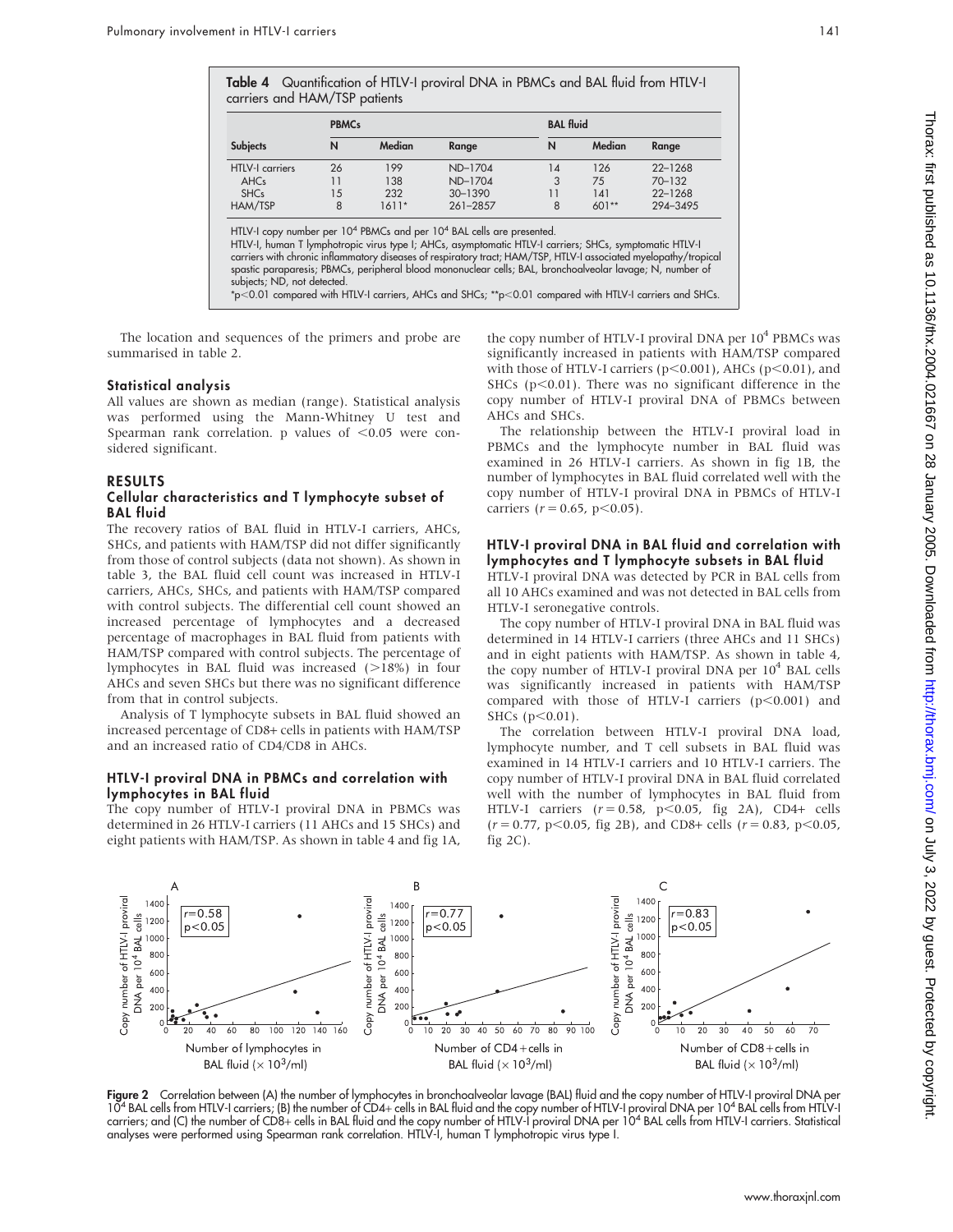#### Follow up of asymptomatic HTLV-I carriers with bronchoalveolar lymphocytosis

Three AHCs (subjects 5, 10 and 13) with bronchoalveolar lymphocytosis (>18% lymphocytes in BAL fluid) were available for follow up evaluation of clinical and radiographic variables for 5–10 years. A further individual (subject 9) dropped out 1 year after the study. None of these four individuals showed overt respiratory illness and chest radiographic findings remained normal during the follow up period. They did not develop adult T cell leukaemia, HAM/ TSP, or other HTLV-I associated disorders during this time.

#### **DISCUSSION**

The major findings of this study are: (1) bronchoalveolar lymphocytosis  $(>18\%$  lymphocytes in BAL fluid) was observed in 11 of 30 HTLV-I carriers without HAM/TSP or HTLV-I uveitis (36.7%), although there was no significant difference between HTLV-I carriers and control subjects; (2) the number of lymphocytes in the BAL fluid of HTLV-I carriers was significantly correlated with the HTLV-I proviral DNA load in PBMCs; and (3) the HTLV-I proviral DNA load in the BAL fluid was significantly correlated with the number of lymphocytes, CD4+ cells and CD8+ cells in the BAL fluid of HTLV-I carriers.

Recent studies have indicated that immunological dysfunction related to the increased HTLV-I proviral load may be involved in the pathogenesis of HAM/TSP and HTLV-I uveitis.13 16 19–23 However, some studies have shown that these immunological and virological findings are also present in some HTLV-I carriers including relatives of subjects with HAM/TSP and AHCs who have not developed HAM/TSP or HTLV-I uveitis.<sup>13 16 20</sup> The genetic background may be implicated in the HTLV-I proviral load and immunological dysfunction in HTLV-I carriers.<sup>21, 24</sup> These reports suggest that HTLV-I carriers consist of groups of individuals of different genetic backgrounds with various amounts of HTLV-I proviral DNA in PBMCs. Our results showed that the HTLV-I proviral load is high in a subset of HTLV-I carriers without HAM/TSP or HTLV-I uveitis and that the increased HTLV-I proviral load correlates well with bronchoalveolar lymphocytosis in HTLV-I carriers. The present findings, together with those of previous studies, suggest that an increased HTLV-I proviral load may lead to certain systemic conditions including bronchoalveolar lymphocytosis in HTLV-I carriers.

In addition to the genetic background, direct or indirect mechanisms induced by inflammatory conditions may have influenced the HTLV-I proviral load in PBMCs of some SHCs with chronic inflammatory diseases of the respiratory tract in this study, as occurs in HIV-1 infection.<sup>25</sup>

The HTLV-I proviral load in BAL fluid appeared to be related to the proportion of lymphocytes in the BAL fluid of HTLV-I carriers, as reported previously.<sup>26</sup> Interestingly, the HTLV-I proviral load in the BAL fluid correlated with the number of CD8+ cells as well as with the number of CD4+ cells in HTLV-I carriers, even though CD4+ cells are thought to be preferentially infected by HTLV-I.<sup>27</sup> Our findings may be consistent with more recent observations of the tropism of HTLV-I to CD8+ lymphocytes.<sup>28 29</sup> Further investigations are needed to determine which T cell subsets are predominantly infected with HTLV-I in the lungs of HTLV-I carriers.

A few studies have described some AHCs with bronchoalveolar lymphocytosis who did not develop HAM/TSP and HTLV-I uveitis.<sup>30 31</sup> In the present study pulmonary involvement was subclinical in AHCs with bronchoalveolar lymphocytosis, similar to the findings of these previous studies. Furthermore, follow up studies suggested that the clinical development of bronchoalveolar lymphocytosis may be delayed in HTLV-l carriers.

HTLV-I infected lymphocyte(s) commonly exist in the lower respiratory tract of HTLV-I seropositive individuals, as shown in the PCR study of BAL cells. This suggests that factors other than the presence of HTLV-I in the lung—such as a systemic increase in the HTLV-I proviral load, as found in this study—may be necessary for excessive accumulation of lymphocytes in the lung. The mechanisms by which an increased HTLV-I proviral load affects pulmonary involvement in HTLV-I carriers remains to be fully clarified. One possible mechanism is that the increased number of HTLV-I infected cells enhances the probability that infected cells will enter the target organs,<sup>31 32</sup> resulting in a local inflammatory response. However, the frequency of HTLV-I specific cytotoxic T lymphocytes<sup>22 23 33</sup> related to the increased amount of the virus might be involved in the pathogenesis, as has been shown in lung disorders of patients with HIV infection.<sup>25 34</sup>

In conclusion, we have shown that pulmonary lymphocytic infiltration can occur in a subset of HTLV-I carriers who have not developed HAM/TSP or HTLV-I uveitis. This pulmonary involvement may be associated with an increased amount of HTLV-I proviral DNA in peripheral blood.

#### Authors' affiliations .....................

S Mori, M Kawabata, K Usuku, M Osame, Third Department of Internal Medicine, Kagoshima University School of Medicine, 8-35-1 Sakuragaoka, Kagoshima 890-8520, Japan

A Mizoguchi, H Fukunaga, Department of Respiratory Medicine, Minamikyusyu National, Sanatorium, 1882 Kida, Kajikicho, Kagoshima 899-5241, Japan

I Maruyama, Department of Laboratory Medicine, Kagoshima University School of Medicine, 8-35-1 Sakuragaoka, Kagoshima 890- 8520, Japan

#### REFERENCES

- 1 Poiesz BJ, Ruscetti FW, Gazdar AF, et al. Detection and isolation of type C retrovirus particles from fresh and cultured lymphocytes of a patient with<br>cutaneous T-cell lymphoma. Proc Natl Acad Sci USA 1980;**77**:7415–9.<br>2 **Hinuma Y**, Nagata K, Hanaoka M, et al. Adult T cell leukemia antigen in an
- ATL cell line and detection of antibodies to the antigen in human sera. *Proc*<br>Natl Acad Sci USA 1981;**78**:6476–80.
- 3 Gassain A, Barin F, Vernant JC, et al. Antibodies to human T lymphotropic virus type I in patients with tropical spastic paraparesis. Lancet 1985;2:407–10.
- 4 Osame M, Usuku K, Izumo S, et al. HTLV-I-associated myelopathy, a new clinical entity. Lancet 1986;1:1031-2.
- 5 Mochizuki M, Watanabe T, Yamaguchi K, et al. Uveitis associated with human T-cell lymphotropic virus type I. Am J Ophthalmol 1992;114:123-9.
- 6 Nishioka K, Maruyama I, Sato K, et al. Chronic inflammatory arthropathy associated with HTLV-I. Lancet 1989;1:441–2.
- 7 **Vernant JC**, Buisson G, Magdeleine J, et al. T-lymphocyte alveolitis, tropical<br>spastic paraparesis and Sjögren's syndrome. Lancet 1988;1:177.
- 8 Sugimoto M, Nakashima H, Watanabe S, et al. T-lymphocyte alveolitis in HTLV-I-associated myelopathy. Lancet 1987;2:1220.
- 9 Couderc LJ, Caubarrere I, Venet A, et al. Bronchoalveolar lymphocytosis in patients with tropical spastic paraparesis associated with human T-cell lymphotropic virus type-I (HTLV-I): clinical, immunologic and cytologic studies. Ann Intern Med 1988;109:625–8.
- 10 Maruyama I, Tihara J, Sakasita I, et al. HTLV-I-associated bronchopneumonopathy: a new clinical entity? Am Rev Respir Dis 1988;137(Suppl):46.
- 11 Sugimoto M, Mita S, Tokunaga M, et al. Pulmonary involvement in human Tcell lymphotropic virus type-I uveitis: T-lymphocytosis and high proviral DNA load in bronchoalveolar lavage fluid. *Eur Respir J* 1993;6:938–43.<br>12 Sugimoto M, Kitaichi M, Ikeda A, *et al*. Chronic bronchioloalveolitis
- associated with human T-cell lymphotropic virus type I infection. Curr Opin Pulm Med 1998;4:98–102.
- 13 Kubota R, Osame M, Jacobson S. Retrovirus: human T-cell lymphotropic virus type I-associated diseases and immune dysfunction. In: Cunningham MW, Fujinami RS, eds. Effect of microbes on the immune system. Philadelphia: Lippincott Williams & Wilkins, 2000:349–71.
- 14 Sugimoto M, Nakashima H, Matsumoto M, et al. Pulmonary involvement in patients with HTLV-I-associated myelopathy: increased soluble IL-2 receptors in bronchoalveolar lavage fluid. Am Rev Respir Dis 1989;139:1329–35.
- 15 **Osame M**, Matsumoto M, Usuku K, et al. Chronic progressive myelopathy associated with elevated antibodies to human T-lymphotropic virus type I and adult T-cell leukaemia like cells. Ann Neurol 1987;21:117–22.
- 16 Nagai M, Usuku K, Matsumoto W, et al. Analysis of HTLV-I proviral load in 202 HAM/TSP patients and 243 asymptomatic HTLV-I carriers: high proviral load strongly predisposes to HAM/TSP. J Neurovirol 1998;4:586–93.